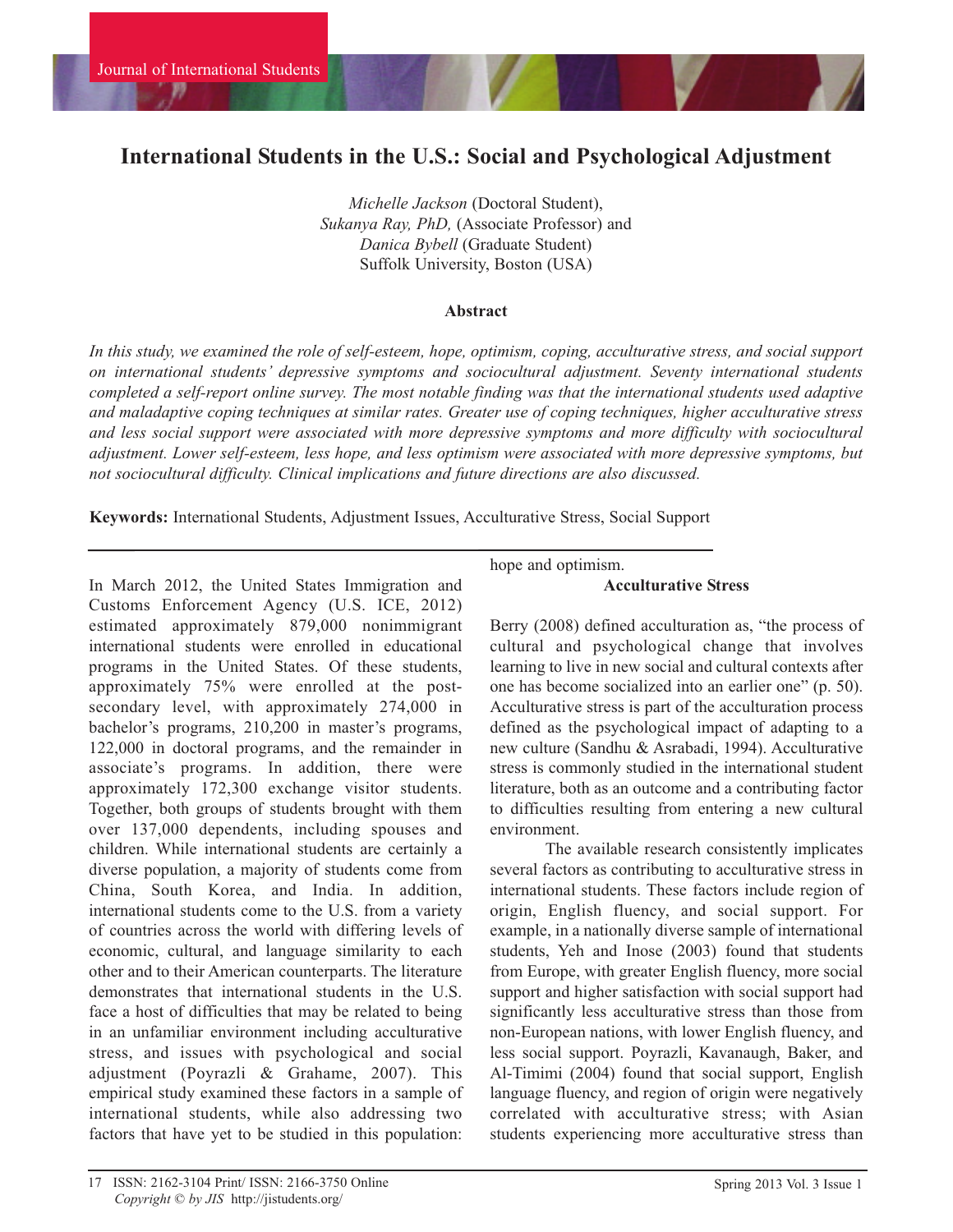

European students. Poyrazli and colleagues also demonstrated that Asian students who socialized primarily with other international students had greater acculturative stress. In addition, those with higher English fluency had less acculturative stress, regardless of their primary social group. It appears that region of origin, English fluency, and social support play interactive and important roles in the experience of acculturative stress among international students.

As noted by Berry (2008), the process of acculturation involves both psychological and sociocultural adjustment, so it is expected that stress related to acculturation would influence adjustment in these areas. Acculturative stress has been indicated in many studies as being correlated with or predictive of psychosocial outcomes that are critical to the success of international students in the U.S. In Wilton and Constantine's (2003) study of Asian and Latin American international students, higher levels of acculturative stress were significantly predictive of greater psychological distress. In a study of African, Asian, and Latin American students, acculturative stress was predictive of depressive symptoms, after controlling for demographic variables and English language fluency (Constantine, Okazaki, & Utsey, 2004). Similarly, acculturative stress strongly predicted depressive symptoms in Chinese international students (Wei, Mallen, Heppner, Ku, Liao, & Wu, 2007), and was significantly associated with depressive symptoms in a sample of Chinese and East Indian international students (Rice, Choi, Zhang, Morero, & Anderson, 2012). In a longitudinal study of Taiwanese international students, acculturative stress in the first semester of college predicted depressive symptoms in the third semester, indicating that acculturative stress may have ongoing long-term effects (Ying & Han, 2006). While these studies look at international students from a wide variety of countries and cultural backgrounds, it is clear that experiencing acculturative stress has a consistent negative impact on international students' adjustment in the U.S. In addition to acculturative stress, other factors have been shown to influence international students' outcomes in the U.S.

# **Other Variables Related to Correlates to Psychological and Sociocultural Outcomes**

**Self-esteem.** Self-esteem is defined as an overall evaluation of one's self-worth (Rosenberg, 1965). Several studies have examined the role of self-esteem in depressive symptoms in international students, and although the samples have been nation-specific, results have consistently shown that self-esteem is related to depressive symptoms. For example, lower self-esteem has been shown to be related to and predictive of clinical levels of depressive symptoms in international students ( Rahman, 2003; Wei, Ku, Russell, Mallinckrodt, & Liao, 2008), and higher self-esteem predicts greater overall psychological adaptation ( Bektaş, Demir, & Bowden, 2009).

**Coping style.** The literature on the coping styles of international studentsin the United States is fairly limited, and focused on particular national groups. In a study of Korean international students, Yeh and Inose (2002), demonstrated that these students utilized a wide-variety of coping techniques, such as psychological coping (e.g., meditation and rest), physical coping (e.g., exercise and enjoying home cuisine), problem solving (e.g., behavioral and cognitive efforts to make changes), social support (e.g., emailing friends from home), and entertainment (e.g., watching a movie). Coping efforts may also play a role in psychological and acculturative adjustment. In a group of international students from various Asian countries, suppressive coping (i.e. avoidance of coping and denial of problems), reactive coping (i.e., strong emotional responses, distortion, impulsivity, and cognitive confusion), and lower self-esteem predicted depressive symptoms (Wei et al., 2008). Further, in a longitudinal study of Chinese international students, better acculturative adjustment was associated with a positive problem-solving orientation, as well as confidence in one's ability to cope with being in the U.S. (Wang, Heppner, Fu, Zhao, Li, & Chuang, 2012)The results of these studies, albeit few in number, suggest that coping should be considered more closely when looking at adjustment in international students.

**Social support.** International students are in a unique position of navigating new social networks that may be affected by cultural and language barriers that American students often do not have to face. Several studies have indicated the importance of social support for international students' adjustment in the U.S. These studies have demonstrated that higher perceived social support is associated with fewer depressive and anxiety-related symptoms, better sociocultural adjustment, and lower levels of acculturative and academic stress (Dao, Lee, & Chang, 2007; Misra, Crist, & Burant, 2003; Sümer, Poyrazli, & Grahame, 2008). In addition, Bektaş and colleagues (2009) found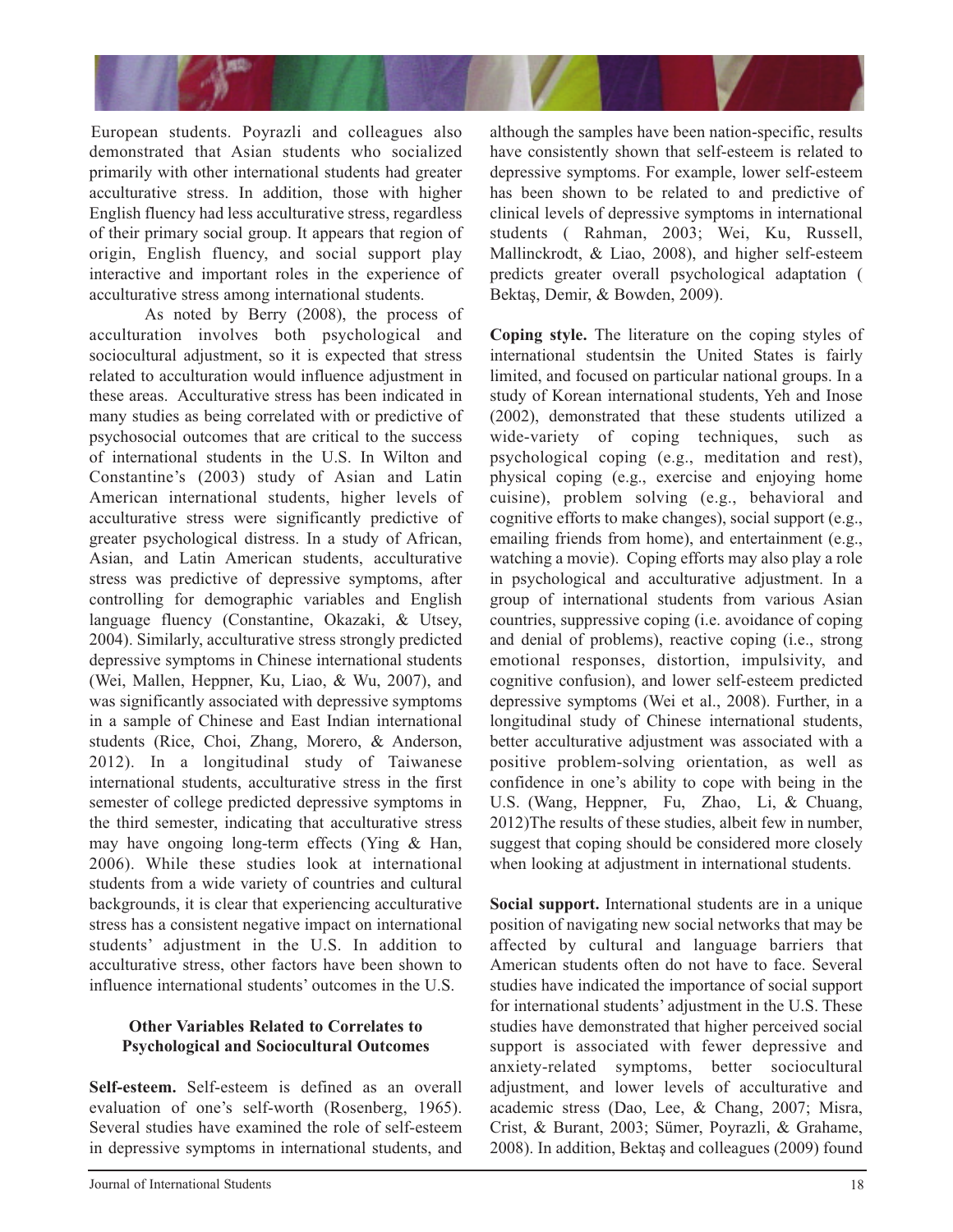that maintaining a connection to the home community was essential in psychological adjustment in the new environment. Social support appears to play a significant role in international students' mental health outcomes and adjustment, and should be included when studying international students.

The international student literature is quite extensive and examines many contributing variables and outcomes. However, two areas that have not yet been examined are optimism and hope; two variables that are part of the positive psychology literatureand have been found to contribute to increased psychological adjustment (Seligman & Csikszentmihalyi, 2000). Optimism has been studied among immigrants, with higher levels of optimism predicting fewer depressive symptoms and higher levels of psychological adjustment (Riolli, Savicki, & Cepani, 2002; Uskul & Greenglass, 2005). Immigrants and international students have many differences that distinguish the two groups (e.g., reasons for being in the U.S., immigration status, socioeconomic status, and employment options). However, they may also have some shared experiences in the U.S. (e.g., leaving their home countries, fear or experience of discrimination, culture shock, language barriers), and the influence of optimism on psychological and sociocultural outcomes should be considered in the study of international students.

In addition, Snyder et al. (2000) suggest that higher hope (defined as one's "goal-directed determination" and "planning of ways to meet goals") is related to the ability to generate more coping strategies to deal with stress and to feel more confident in implementing these strategies. Previous studies of nonclinical samples have shown that hope produces unique variance in outcomes above and beyond optimism and self-esteem (Snyder et al., 2000). Given that studies of international students have shown that self-esteem is negatively related to depressive symptoms, hope should be examined in this context to evaluate any additional variance that it may offer above self-esteem in this population.

#### **Purpose**

The purpose of this study was to incorporate variables that have previously been examined in international students (self-esteem, coping styles, acculturative stress and social support) with variables that have not yet been examined—optimism and hope—to measure the effects of each on depressive symptoms and

sociocultural adjustment in a nonclinical sample of international college students. A better understanding of these factors and their roles in international students' outcomes in the U.S. will offer a framework for the development and implementation of resource programs for international students before and after their arrival in the host country. In addition, understanding specifically what impacts risk for poor mental health outcomes would allow university counseling centers to tailor care for international students. The following hypotheses were proposed for the current study:

1. Self-esteem, hope, optimism, adaptive coping techniques, and social support will be negatively related to depressive symptoms and difficulty with sociocultural adjustment. In addition, maladaptive coping techniques and acculturative stress will be positively related to depressive symptoms and difficulty with sociocultural adjustment.

2. Self-esteem, optimism, hope, coping, social support and acculturative stress will significantly predict participants' depressive symptoms and difficulty with sociocultural adjustment.

## **Method**

## **Participants**

Participants were recruited from the international student offices of various Massachusetts public and private universities, the psychology participant pool at an urban, private university in Boston, an international student online forum, and word of mouth. All participants were entered into a raffle for two gift cards which were distributed at the end of the study. A total sample of 70 adult international students completed self-report questionnaires through an online survey program. Two-thirds of the participants were women and The mean age was 24.19. The majority of students were in the U.S. on non-immigrant, full-time student visas (68.6%), 18.6% on non-immigrant, exchange student visas, and 12.9% were legal U.S. residents. English was not the primary/native language for most participants (80%). The majority of participants were from Asia  $(47.1\%)$ ; 15 from Europe  $(21.4\%)$ , with the remainder from South and Central America, North America, the Caribbean, Australia, Africa. This is representative of the national background of international students in the U.S. (U.S. ICE, 2011).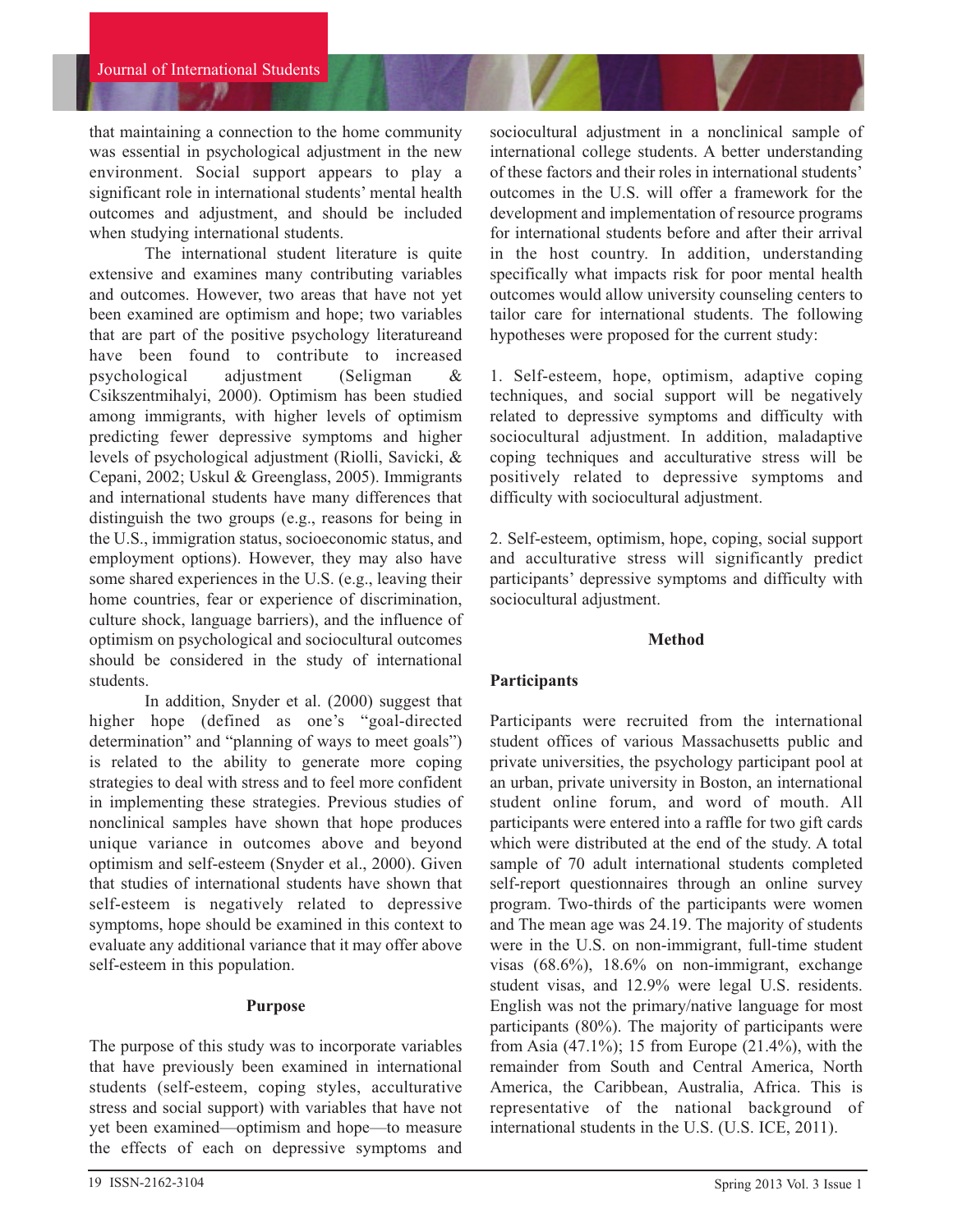

#### **Measures**

**Demographic questionnaire.** Information regarding age, sex, academic major, current degree level, immigration status, native country; language background, and self-reported familiarity and comfort level with English.

**Acculturative stress (Sandhu & Asrabadi, 1994).** The Acculturative Stress Scale for International Students (ASSIS) contains 36 items rated on a 5-point Likert scale from *strongly agree* to *strongly disagree*. Participants rate how strongly they believe particular situations occur because of their status as an international student (e.g. I am treated differently in social situations; I feel sad living in unfamiliar surroundings here). Total scores can range from 36 to 180 with higher scores indicating higher levels of acculturative stress. The ASSIS has been used in numerous studies on international students and has consistently demonstrated good reliability, with alphas ranging from .87 to .95 in the original article (Sandhu & Asrabadi, 1994**)**, and from .92 to .94 in other studies (Constantine et al., 2004; Poyrazli et al., 2004; Wei et al., 2007; Yeh & Inose, 2003).

**Sociocultural adjustment (Ward & Kennedy, 1999).**

The Sociocultural Adaptation Scale (SCAS) is a 29 item measurement developed for use with international students. Participants rate how much behavioral and cognitive difficulty they have had in their host country related to a number of issues (e.g. Dealing with people in authority; Understanding the American value system) on a 5-point Likert scale ranging from *no difficulty* to *extreme difficulty.* Scores can range from 29 to 145 with higher scores indicating greater difficulty in adapting to the host country. Reliability is good as evidenced in the original article with alphas ranging from .75 to .91.

**Depressive symptoms (Radloff, 1977).** The Center for Epidemiological Studies Depression Scale (*CES-D) w*as used to assess participants' mental health as defined by presence of depressive symptoms. The CES-D contains 20 items (e.g. I had crying spells; I felt lonely) with participants rating how often they behaved or felt this way in the last week using a four point Likert-type scale with responses ranging from *rarely/never (less than once a day)* to *most of the time (5-7days out of the week).* Scores can range from

0 to 60, with higher scores indicating greater levels of depressive symptoms. The CES-D is widely-used and demonstrates good reliability in studies on international students (alphas ranging from .85 to .91) (Constantine, Okazaki, & Utsey, 2004; Jung, Hecht, Chapman, & Wadsworth, 2007; Wei et al., 2007; Wei et al., 2008).

**Self-esteem (Rosenberg, 1965).** The Rosenberg Self-Esteem Scale contains ten items rated on a 5 point Likert scale from *strongly agree* to *strongly disagree* used to assess the participant's overall perception of self-worth. Questions look at both positive and negative perceptions of self (e.g., I feel I do not have much to be proud of; I take a positive attitude toward myself). Total scores can range from 10 to 50, with higher scores reflecting higher self-esteem. The Rosenberg Self-Esteem Scale demonstrates good reliability in studies with international students (alphas ranging from .78 to .85) (Al-Sharidah & Goe, 1998; Wei et al., 2008).

**Coping style (Carver, 1997).** The Brief COPE Inventory consists of 28 items used to assess coping strategies and is adaptable for use with many situations. The participants were asked to reflect on how often they engaged in a wide variety activities in the past week in order to assess general coping strategies using a four point Likert scale from *rarely/never* to *most of the time* (e.g., I've been criticizing myself; I've been trying to come up with a strategy about what to do). Higher scores indicate more frequent use of a particular strategy, and do not reflect the quality of the particular strategy. In a study of international students, a seven subscale factorial structure was supported (Miyazaki, Bodenhorn, Zalaquett, & Kok-Mun, 2008) – Positive Coping, Religion, Self-Blame, Support Seeking, Humor, Substance Use, and Denial. This factorial structure since it is specific to international students, although the Religion and Self-Blame subscales were removed due to low internal consistency in this sample (αs of .007 and .11, respectively). The remaining subscales were split into Adaptive and Maladaptive Coping. Adaptive Coping was made up of the Positive Coping. Support Seeking, and Humor subscales ( $\alpha$  = .78). Maladaptive Coping was made up of the Substance Use and Denial Subscales ( $\alpha$  = .64).

**Social support** (Lee & Robbins, 1995). The Social Connectedness Scale-Original (SCS-Original) is a 20 item scale using a 5-point Likert scale from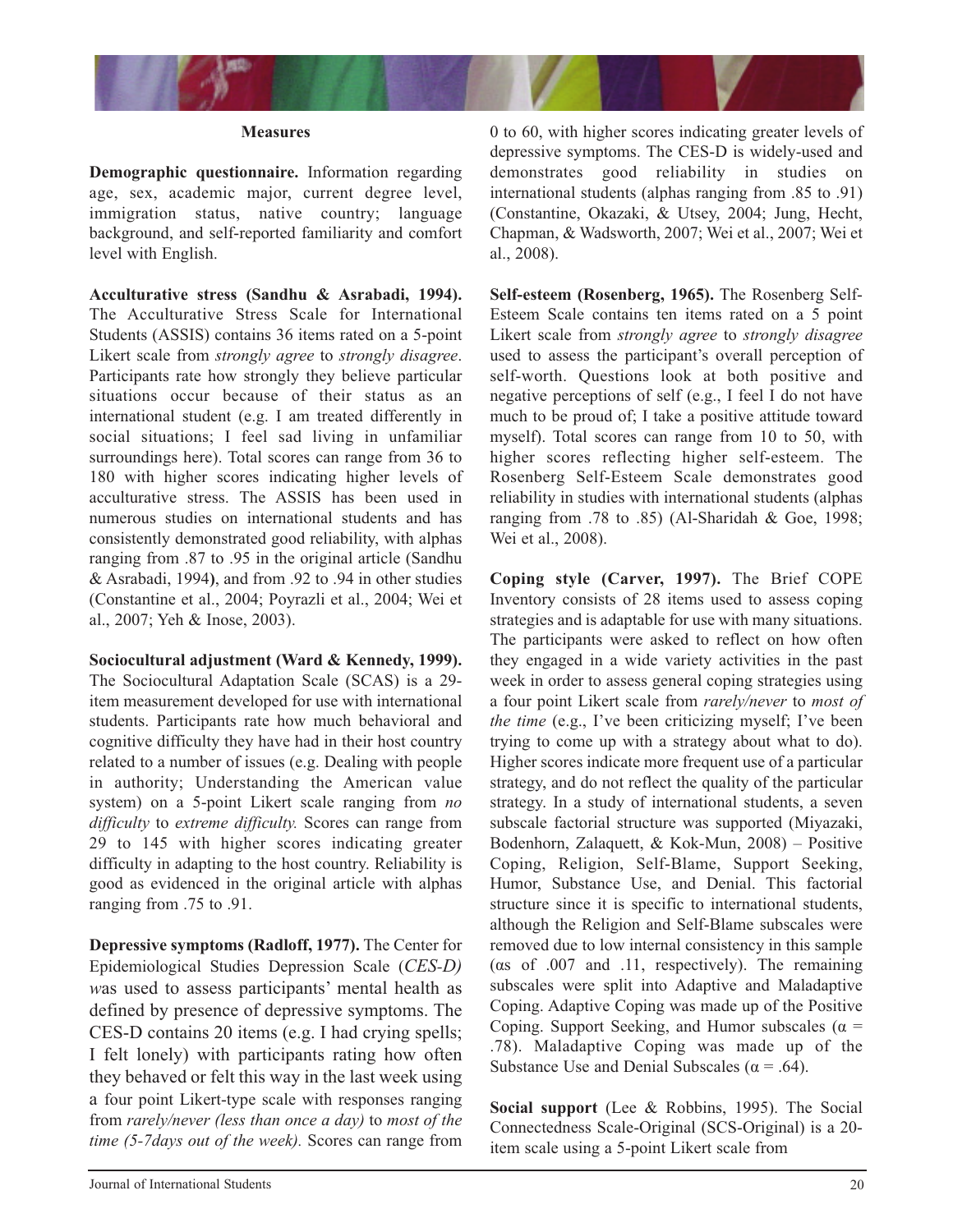# Table 1

|                                    | Possible range $M$ |       | SD    | $\alpha$ |
|------------------------------------|--------------------|-------|-------|----------|
| 1. Rosenberg's Self-Esteem Scale   | $10 - 50$          | 37.89 | 6.08  | .85      |
| 2. LOT-R (Optimism)                | $6 - 30$           | 21.24 | 3.70  | .71      |
| 3. Hope Scale                      | $12 - 60$          | 42.59 | 6.27  | .80      |
| 4. Brief COPE (Coping styles)      |                    |       |       |          |
| Positive Coping                    | $0 - 18$           | 8.21  | 3.91  | .69      |
| <b>Support Seeking</b>             | $0 - 15$           | 5.60  | 2.92  | .48      |
| Humor                              | $0 - 6$            | 1.87  | 1.55  | .64      |
| Substance Use                      | $0 - 6$            | 2.64  | 1.75  | .64      |
| Denial                             | $0 - 21$           | 8.5   | 4.03  | .70      |
| 5. SCS-Original (Social support)   | $20 - 100$         | 70.10 | 12.91 | .91      |
| 6. ASSIS (Acculturative stress)    | $36 - 180$         | 83.3  | 22.24 | .94      |
| 7. CES-D (Depressive symptoms)     | $0 - 60$           | 16.79 | 10.04 | .87      |
| 8. SCAS (Sociocultural adjustment) | $29 - 145$         | 64.59 | 23.57 | .96      |

*Means, standard deviations, and internal consistency for study measures*

## Table 2

#### *Intercorrelations between predictor and outcome variables (* $N = 70$ *)*

Personal Characteristics

| Variable                      | 1. | 2.      | 3.      | 4.  | 5.      | 6.      | 7.      | 8.                  | 9.      |
|-------------------------------|----|---------|---------|-----|---------|---------|---------|---------------------|---------|
| 1 Self Esteem                 |    | $.65**$ | $.61**$ | .05 | .06     | $.36**$ | $-.24*$ | $-.41**-.10$        |         |
| 2 Optimism                    |    |         | $.60**$ | .05 | .04     | $.30*$  | $-.19$  | $-.39**$            | .04     |
| 3 Hope                        |    |         |         | .10 | .18     | $.28*$  | $-.22$  | $-.41**-.01$        |         |
| 4 Adaptive Coping             |    |         |         |     | $.84**$ | .08     | $.25*$  | $.35**$             | $.37**$ |
| 5 Maladaptive Coping          |    |         |         |     |         | $-.07$  | $.33**$ | $.40**$             | $.42**$ |
| 6 Social Support              |    |         |         |     |         |         |         | $-.44**-.46**-.28*$ |         |
| <b>7 Acculturative Stress</b> |    |         |         |     |         |         | —       | $.46**$             | $.49**$ |
| 8 Depressive Symptoms         |    |         |         |     |         |         |         |                     | $.25*$  |
| 9. Sociocultural Adjustment   |    |         |         |     |         |         |         |                     |         |

 $**p* < .05.$   $**p* < .001$ 

*strongly agree* to *strongly disagree* used to assess how connected participants feel towards their social environment (e.g., I feel understood by the people I know; I feel distant from other people). Scores can range from 20 to 100 with higher scores indicating

greater social connectedness/support. Reliability was shown to be high ( $\alpha$  = .93) in a study of international students from a representative range of countries (Yeh & Inose, 2003).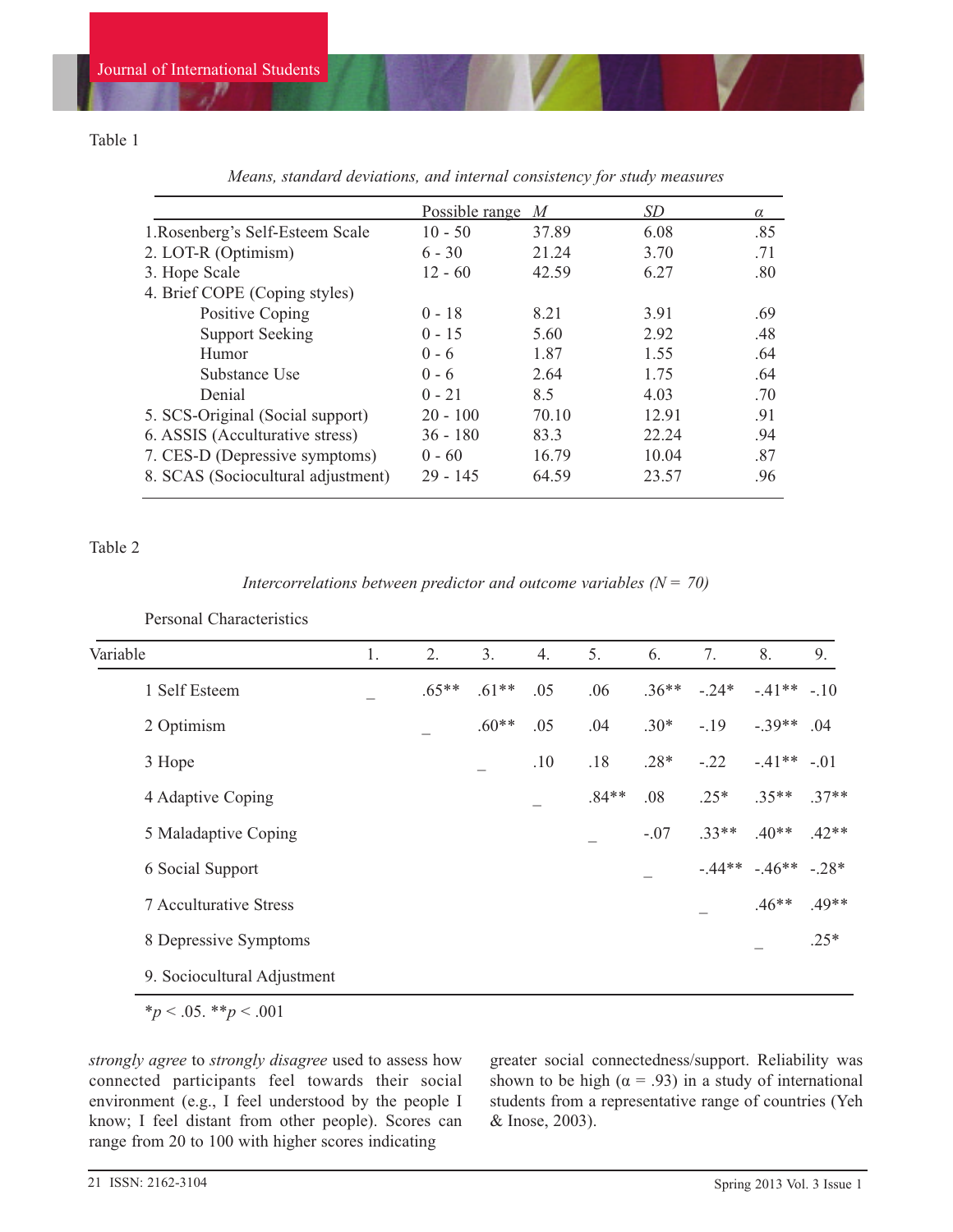

Figure 1 Mediation model of depressive symptoms



**Optimism (Scheier, Carver, & Bridges, 1994).** The Life Orientation Test-Revised (LOT-R) contains ten items rated on a 5 point Likert scale from *strongly disagree* to *strongly agree* used to assess participant's general state of optimism (e.g., Overall, I expect more good things to happen to me than bad). Four items are filler items. Scores can range from 6 to 30 with higher scores indicating greater optimism. Reliability is good as evidenced in the original article with an alpha of .78.

**Hope (Snyder, Harris, and Anderson et al., 1994).** The Hope Scale contains twelve items rated on a 5 point Likert scale from *strongly disagree* to *strongly agree* designed to measure hope (e.g., I can think of many ways to get the things in life that are important to me), defined as a combination of successful *goaldirected determination* and *planning pathways* to meet goals (Snyder, et al., 1994). Each of these two elements is measured by four items (with four filler items), but for this study the total score which can range from 12 to 60, with higher scores indicating greater hope, was used. The original article reported good internal consistency ( $\alpha$  = .74 to .84).

## **Results**

Means, possible ranges, standard deviations, and alphas for the current sample for each measure are presented in Table 1. Pearson product-moment correlation coefficients were used to address Hypothesis 1—the relations between personal characteristics (self-esteem, optimism, hope, adaptive and maladaptive coping), social support, acculturative stress, and the outcome variables of depressive symptoms and sociocultural adjustment (see Table 2).

Hypothesis 1 was partially supported. Depressive symptoms were significantly negatively related to selfesteem, optimism, hope, and social support. More frequent use of maladaptive coping strategies and more acculturative stress were associated with more depressive symptoms and sociocultural adjustment difficulty. Of particular note, use of *adaptive* coping strategies was also significantly associated with more depressive symptoms and difficulty with sociocultural adjustment. Self-esteem, optimism, and hope were not significantly related to difficulty with sociocultural adjustment difficulties.

Hypothesis 2 aimed to examine the predictive contributions of personal characteristics, social support, and acculturative stress towards depressive symptoms and sociocultural adjustment difficulties. A stepwise regression was used for each outcome.

Adaptive and maladaptive coping were collapsed into one measure to create a coping composite for the purpose of the regression analysis due to multicollinearity between the two scales ( $r = .84$ ,  $p$  <.001). Collapsing the scales created a more reliable coping measure  $(\alpha = .90)$  for this sample. For each model, acculturative stress was entered as the first step, the personal characteristics (self-esteem, optimism, hope and coping composite) as the second step, and social support as the third step.

The overall model for predicting depressive symptoms was significant (see Table 3). However, once social support was entered in the last step, acculturative stress was no longer significant, indicating that social support may act as a mediator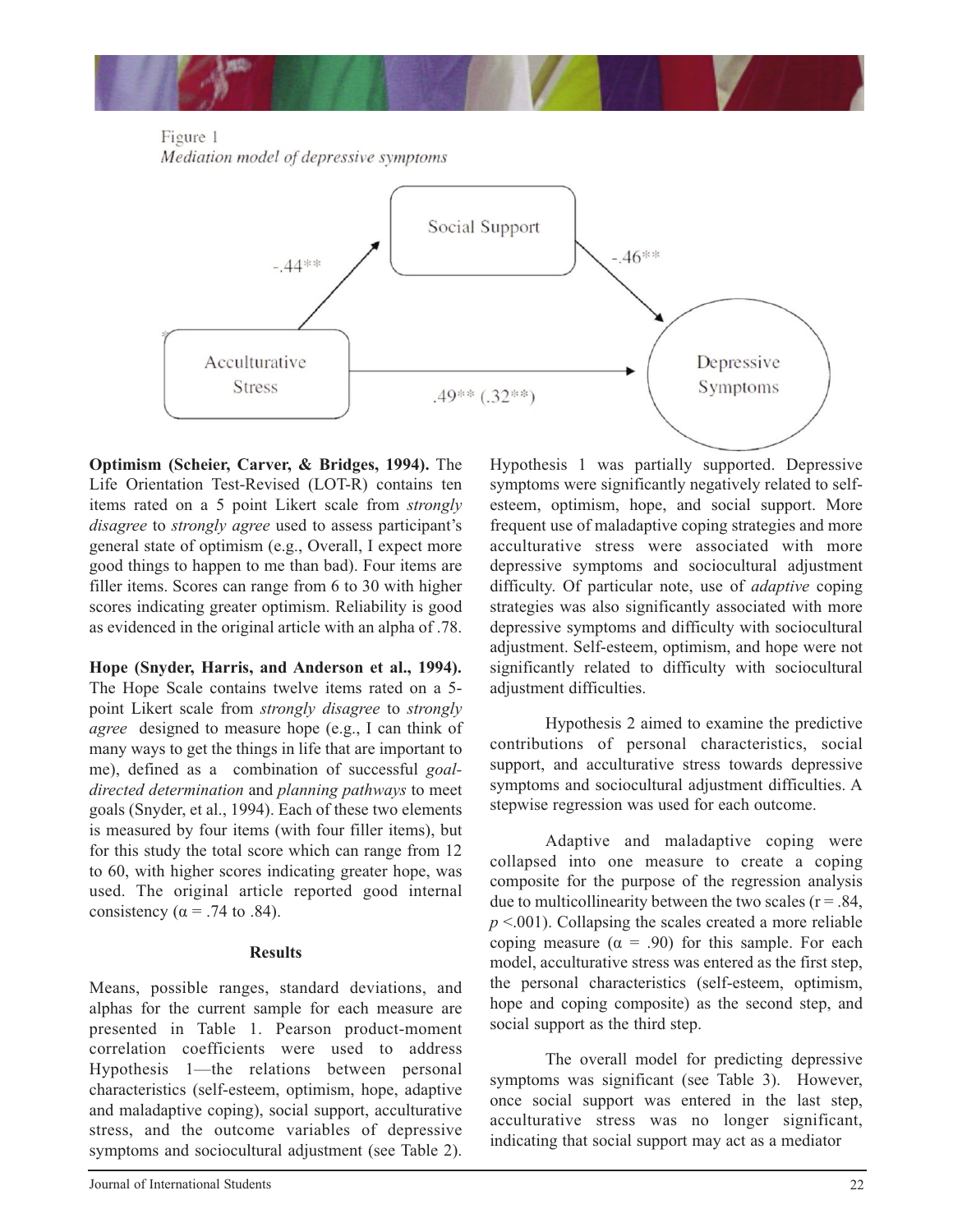# Table 3

*Mediation Model for Variables Predicting Depressive Symptoms (N = 70)* 

|                            |                  | Model 1    |                  |                  | Model 2    |          |                  | Model 3    |                  |  |
|----------------------------|------------------|------------|------------------|------------------|------------|----------|------------------|------------|------------------|--|
| Variable                   | $\boldsymbol{B}$ | <b>SEB</b> | $\boldsymbol{B}$ | $\boldsymbol{B}$ | <b>SEB</b> | $\beta$  | $\boldsymbol{B}$ | <b>SEB</b> | $\boldsymbol{B}$ |  |
| Acculturative stress       | .21              | .05        | $.46**$          | .12              | .05        | $.28**$  | .07              | .05        | .15              |  |
| Self-esteem                |                  |            |                  | $-.59$           | .16        | $-.36**$ | $-.47$           | .16        | $-.28**$         |  |
| Coping composite           |                  |            |                  | .28              | .09        | $.32**$  | .31              | .09        | $.36**$          |  |
| Social support             |                  |            |                  |                  |            |          | $-.23$           | .08        | $-.30**$         |  |
| Adjusted $R^2$             |                  | .20        |                  |                  | .37        |          |                  | .43        |                  |  |
| F for change in $R^2$      |                  |            | 18.17**          |                  |            | 14.48**  |                  | 13.88**    |                  |  |
| * $p < .05$ . ** $p < .01$ |                  |            |                  |                  |            |          |                  |            |                  |  |

Table 4

*Regression Analysis for Variables Predicting Difficulty with Sociocultural Adjustment (N = 70)* 

|                                |                  | Model 1    |                  |  | Model 2          |            | Model 3 |                  |            |                  |
|--------------------------------|------------------|------------|------------------|--|------------------|------------|---------|------------------|------------|------------------|
| Variable                       | $\boldsymbol{B}$ | <b>SEB</b> | $\boldsymbol{B}$ |  | $\boldsymbol{B}$ | <b>SEB</b> | $\beta$ | $\boldsymbol{B}$ | <b>SEB</b> | $\boldsymbol{B}$ |
| Acculturative stress           | .52              | .11        | $.49**$          |  | .44              | .12        | $.41**$ | .36              | .13        | $.34**$          |
| Self-esteem                    |                  |            |                  |  | $-.54$           | .56        | $-.14$  | $-.41$           | .57        | $-.11$           |
| Optimism                       |                  |            |                  |  | 1.19             | .90        | .19     | 1.23             | .90        | .20              |
| Hope                           |                  |            |                  |  | .04              | .52        | .01     | .03              | .52        | .01              |
| Coping composite               |                  |            |                  |  | .57              | .22        | $.28*$  | .62              | .22        | $.30**$          |
| Social support                 |                  |            |                  |  |                  |            |         | $-.30$           | .22        | $-16$            |
| Adjusted $R^2$                 |                  | .23        |                  |  |                  | .29        |         |                  | .30        |                  |
| F for change in $\mathbb{R}^2$ |                  | $21.70**$  |                  |  |                  | $6.50**$   |         |                  | 5.81**     |                  |

\**p* < .05. \*\**p* < .01

between acculturative stress and depressive symptoms. In order to test the assumptions of mediation we removed the variables that were not significantly correlated with acculturative stress (i.e., optimism and hope) then re-ran the regression analysis. This model was also significant; with acculturative stress once again no longer significant once social support was entered in the last step. This confirmed that social support acted as a mediator between acculturative stress and depressive symptoms (see Figure 1). In the final model, lower levels of self-esteem and more frequent use of coping were also significant predictors of depressive symptoms. Overall, it appears that for this sample more depressive symptoms are predicted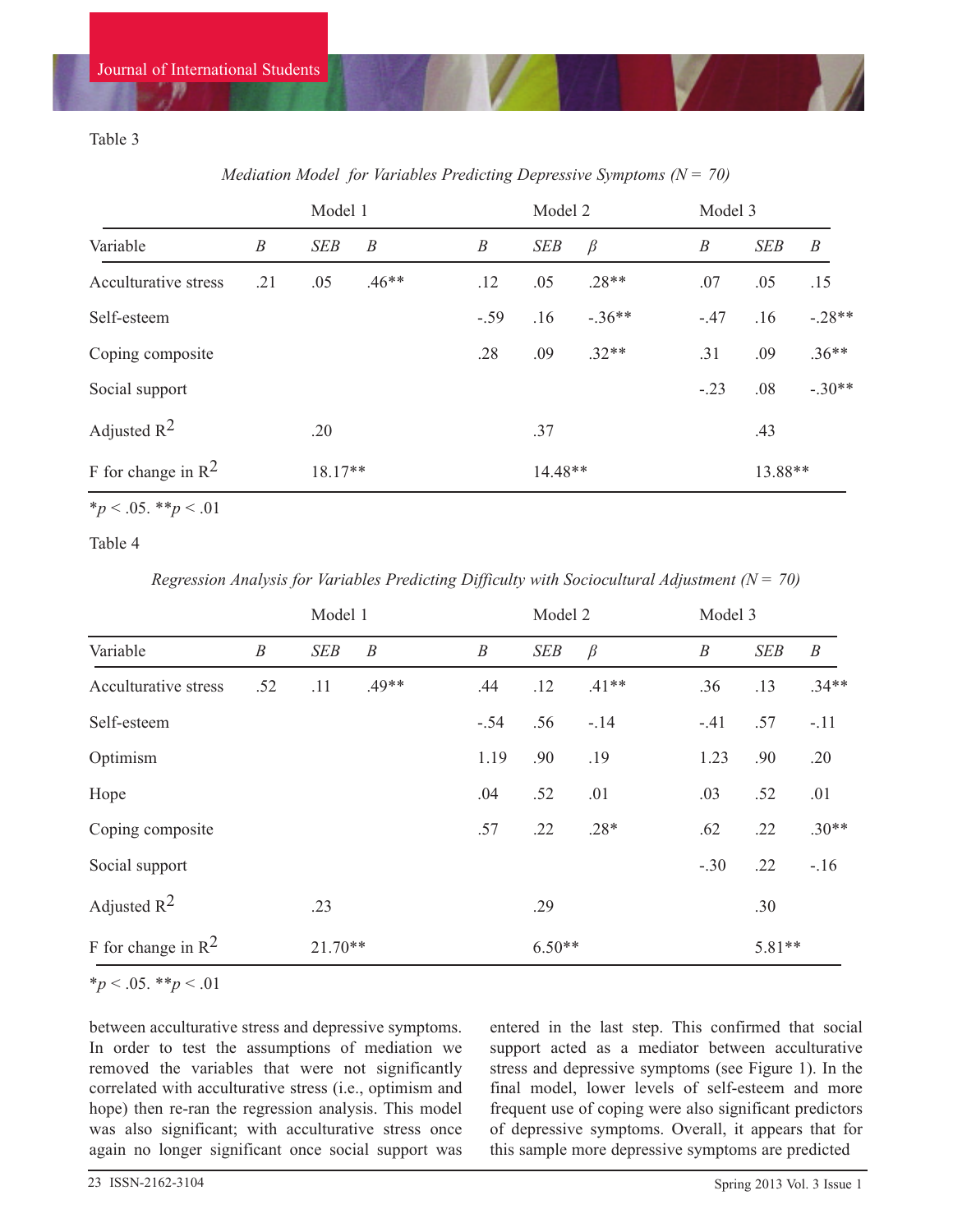

by lower levels of self-esteem and greater use of coping techniques, with social support affecting how acculturative stress impacts depressive symptoms. The overall predictor model for difficulty with sociocultural adjustment was also significant, with acculturative stress and coping contributing to this significance. Specifically, higher levels of acculturative stress and greater use of coping techniques were predictive of greater sociocultural adjustment difficulty. These results are presented in Table 4.

#### **Discussion**

This study examined the influence of personal characteristics (self-esteem, hope, optimism, adaptive and maladaptive coping), acculturative stress, and social support on depressive symptoms and sociocultural adjustment for international students. The results of this study are mostly consistent with existing literature. Namely, in this sample, those who experienced higher acculturative stress and less social support also had more depressive symptoms and more difficulty with sociocultural adjustment, a finding which has been demonstrated previously (Dao et al., 2007; Misra et al, 2003; Wei et al., 2007; Ying & Han, 2006). In addition, lower self-esteem was also associated with more depressive symptoms, but not sociocultural difficulty.

Uniquely, this study highlights the possible link between hope and optimism, and depressive symptoms in international students. In this sample, more hope and optimism were moderately, but significantly, related with less depressive symptoms. This is not surprising given the overall role of hope and optimism in psychological adjustment seen in the positive psychology literature (e.g. Seligman & Csikszentmihalyi, 2000). However, hope and optimism did not predict depressive symptoms. This may indicate that, while international students who possess these traits may be more generally effective in their psychological adjustment, hope and optimism in this sample were not primarily involved in psychological adjustment.

In addition, the most notable findings of this study were related to the students' coping strategies. Although the international student literature has not looked specifically at adaptive and maladaptive coping, Wei and colleagues (2008) found that the coping techniques of avoidance, denial, strong emotional responses, and impulsive behaviors were associated with more depressive symptoms. These could be interpreted as being "maladaptive techniques" and therefore it was expected that maladaptive techniques in this sample would be similarly positively related to depressive symptoms and sociocultural adjustment difficulty, and that adaptive techniques would be negatively related to these two outcomes. However, in this sample, the international students utilized adaptive and maladaptive coping techniques at a similar frequency, as indicated by the strong, positive correlation between these two subscales. When these adaptive and maladaptive coping subscales were collapsed into one, the total coping composite appeared to be a more reliable representation of how the students in this sample coped, compared to considering each coping subscale separately (as evidenced by the reliability analyses). It is possible that international students use multiple forms of coping simultaneously, and that use of one general type (i.e., adaptive or maladaptive) does not necessarily preclude use of another type. For example, it is not unreasonable that students who seek social support or use humor, may also drink alcohol as a means to cope.

In addition, coping (regardless of type) interacted with other factors to predict outcomes for this sample. Specifically, lower self-esteem, less social support, more frequent coping, and higher acculturative stress predicted greater depressive symptoms. Importantly, social support played a partial role in the predictive relationship between acculturative stress and depressive symptoms, in addition to the direct effect of acculturative stress on symptoms of depression. Greater acculturative stress predicted less social support, which in turn predicted more depressive symptoms – International students who experience more stress in the acculturation process may utilize their social supports less (both from their home country and in the U.S.), which could result in more symptoms of depression (for example, feelings of loneliness or isolation). Coping and acculturative stress were also predictive of sociocultural adjustment difficulty in this sample, such that students who used more coping strategies and had more acculturative stress also experienced more difficulty in their sociocultural adjustment. The previous research supports acculturative stress as being predictive of sociocultural adjustment difficulty (e.g., Wang and Mallinckrodt, 2006), but this is the first time that coping has been examined as a predictor of sociocultural adjustment difficulty. In attempting to understand how the coping composite (which contains both adaptive and maladaptive techniques) contributes to depressive symptoms and sociocultural adjustment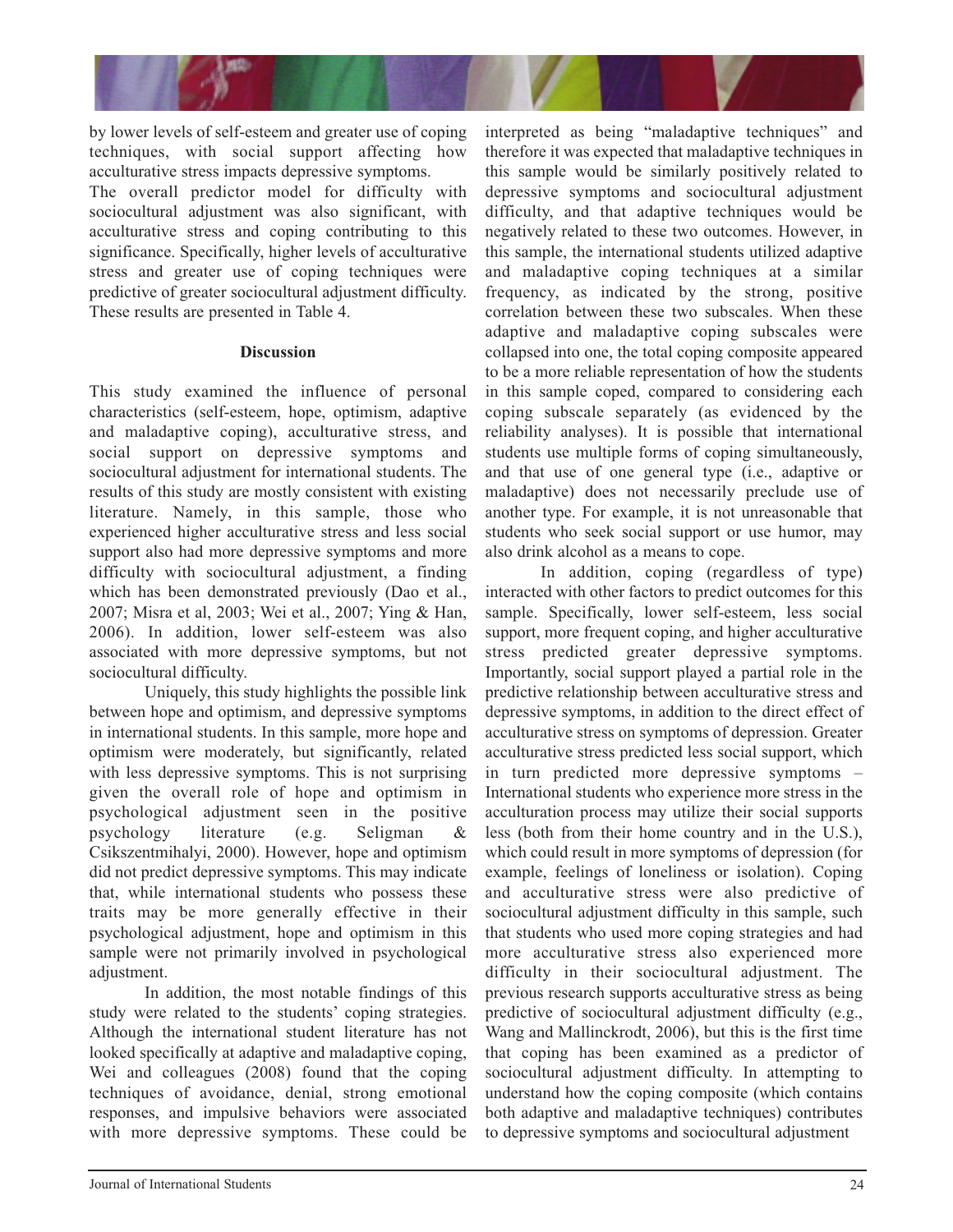difficulties, it is important to consider whether this is a directional issue. For example, international student may use coping techniques at a greater frequency (regardless of whether they are adaptive or not) once they begin to experience psychological distress and sociocultural adjustment difficulties. Given Yeh and Inose's findings (2002) that certain types of coping techniques tend to revolve around the international students' home culture it is possible that international students use coping techniques that separate them from the host culture, contributing to feelings of isolation and loneliness, as well as difficulty with sociocultural adjustment.

## **Clinical Implications and Limitations**

This study suggests that international students may cope using a variety of strategies, both adaptive and maladaptive. In addition, on average, this sample met the clinical cutoff for mild to moderate depressive symptomatology (Mean = 16; CES-D, 1977), indicating that international students do experience psychological distress. Previous literature (e.g., Tung, 2011) suggests that, despite struggles with acculturation, adjusting socially, and psychological distress, international students may be unlikely to seek help through available university services, particularly mental health services. It is possible that international students who do experience depression may not be engaging in the appropriate mental health services, due to stigma, lack of knowledge about available options, or language barriers. It is essential that universities recognize these students' potential struggles, reluctance to engage in services, and use of multiple coping techniques, and address these issues openly oncampus. These particular issues can be concentrated on during orientation, and also during the semester by enlisting international student associations (both general and nation-specific) to help educate students about issues they may face, and available options to help address their difficulties. Training staff through university counseling centers to lead workshops on reducing stigma associated with seeking mental health services, while also promoting healthy and effective coping strategies, and other alternatives to maladaptive coping, would also be beneficial to international students.

Given the importance of social support seen in this study, universities should focus on creating a sense of community for international students through

various forms of outreach programs. For example, the implementation of mentoring relationships and student organizations could help to build social contacts for international students within the U.S. In addition, students could be encouraged to remain in contact with those at home while also developing their social relationships in the U.S. Universities can focus on reducing acculturative stress by playing in a role in preparing students for arrival in the U.S. through various forms of outreach (e.g., housing assistance, connection with students in the U.S., online forums). This study had several limitations. First, the small sample size of seventy participants limited the analyses that could be run. This limitation necessitated caution

in interpreting the results. The generalizibility to international students as a whole group is limited since our sample had students from many different geographic regions and with differing English language proficiency. The gender imbalance of the sample also may have skewed results, and therefore results need to be considered with this in mind. It might be difficult to generalize the results to male international students. We also do not know whether these international students were engaging in any mental health treatment. Finally, given that we do not know how long the students were in the U.S., it is unclear how length of time in the United States may have influenced this sample's experiences and outcomes.

The second limitation involves the measures. Although Rosenberg's Self-Esteem measure is a wellvalidated and widely used measure, including in the international student literature, self-esteem is considered by many to be a Western construct and may not be entirely meaningful in an international student sample. The Social Connectedness Scale does not differentiate between participants' social support in their home country and in the U.S.; therefore it is unclear which social supports they were describing. In the future it would be useful to use this scale twice; referring separately to social support in the home and host country in order to see how social support in each location may affect outcomes. Four questions had to be removed from the Brief COPE due to low reliability. The division into "adaptive" and "maladaptive" coping was based on the authors' logical preference, not a specific theory. In addition, there was no question to find out how long the students had been in the U.S., which has been shown in previous studies to be predictive of both depressive symptoms and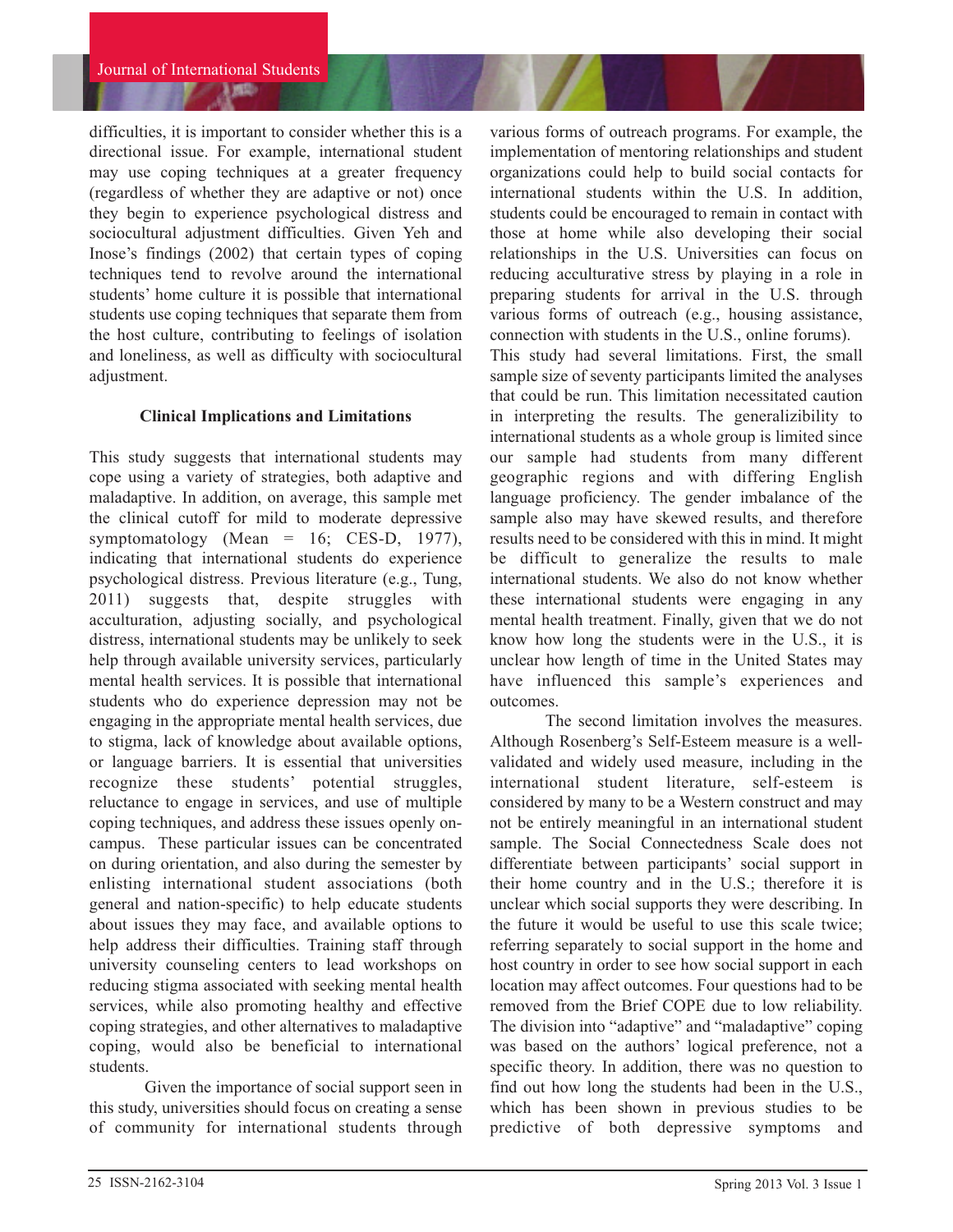

sociocultural adjustment in international students.

There may be limitations involved with online data collection. There is no way of knowing the environment that the student completed the survey in and there is no control over the conditions. Finally, this is a cross-sectional study and therefore no causation can be inferred or determined, and predictive results should be interpreted with caution.

## **Future Directions**

Future studies should focus on investigating international students' preparations and expectations prior to arrival in the U.S. and the impact of these on outcomes. This could be examined in international students collecting baseline data on psychological variables, such as depression or anxiety, as well as qualitative data regarding preparation and expectations prior to arrival in the U.S., with follow-up after arrival in the U.S. at several different time points.

In addition, it is interesting to note that the majority of international students are usually in the U.S. for a limited period of time due to immigration issues, and it is possible that their experience of acculturation (and the associated stress) may be different than that of permanent immigrants. Future studies could investigate differences in the desire to acculturate, acculturative stress, and psychosocial outcomes between international and immigrant college student populations. The results regarding hope and optimism in this study were inconclusive, and future qualitative work on these two variables may be helpful in developing more fitting research questions related to hope and optimism.

In conclusion, this study supports the importance of the role of acculturative stress, social support, and coping in depressive symptoms and sociocultural adjustment among international students. It also added to the international student literature by examining the variables of hope and optimism for the first time in this population. The results of this study can contribute to the overall international student literature that seeks to inform professors, administrators and clinicians on the difficulties that international students face in the United States.

#### **References**

Bektaş, Y., Demir, A., & Bowden, R. (2009). Psychological adaptation of Turkish students at U.S. campuses. *International Journal for the* 

*Advancement of Counseling*, *31*(2), 130-143.

- Berry, J. (2008). Acculturation and adaptation of immigrant youth. *Canadian Diversity / Canadian Diversité*, *6*(2), 50-53.
- Berry, J. W. (2005). Acculturation: Living successfully in two cultures. *International Journal of Intercultural Relations*, *29*, 697–712.
- Carver, C. S. (1997). You want to measure coping but your protocol's too long: Consider the Brief COPE. *International Journal of Behavioral Medicine*, 4, 92-100.
- Chun, J., & Poole, D. (2009). Conceptualizing stress and coping strategies of Korean social work students in the United States: A concept mapping application. *Journal of Teaching in Social Work*, *29*(1), 1-17.
- Constantine, M., Okazaki, S., & Utsey, S. (2004). Selfconcealment, social self-efficacy, acculturative stress, and depression in African, Asian, and Latin American international college Students. *American Journal of Orthopsychiatry*, *74*(3), 230-241.
- Dao, T., Lee, D., & Chang, H. (2007). Acculturation level, perceived English fluency, perceived social support level, and depression among Taiwanese international students. *College Student Journal*, *41*(2), 287-295.
- Fatima, N. (2001). International female graduate students' perceptions of their adjustment experiences and coping strategies at an urban research university. Paper presented at the Annual Meeting of the American Educational Research Association, Seattle, WA.
- Halic, O., Greenberg, K., & Paulus, T. (2009). Language and academic identity: a study of the experiences of non-native English speaking international students. *International Education*, *38*(2), 73-93.
- Lee, J., Koeske, G., & Sales, E. (2004). Social support buffering of acculturative stress: A study of mental health symptoms among Korean international students. *International Journal of Intercultural Relations, 28*(5), 399-314.
- Lee, R.M., & Robbins, S.B. (1995). Measuring belongingness: The Social Connectedness and the Social Assurance Scales. *Journal of Counseling Psychology, 42*, 232-241.Li, A., &
- Gasser, M. (2005). Predicting Asian international students' sociocultural adjustment: A test of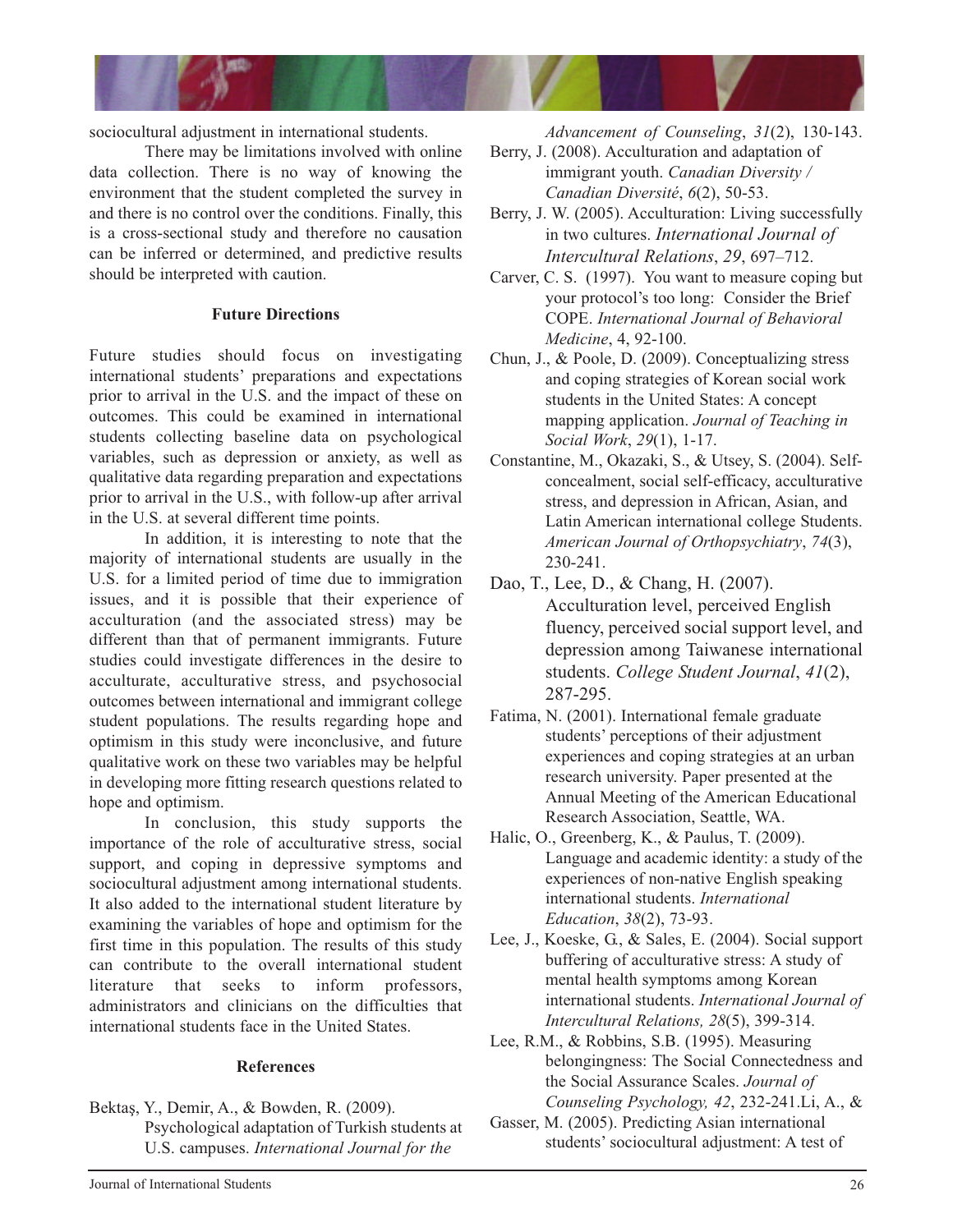two mediation models. International *Journal of Intercultural Relations, 29*(5), 561-576.

- Misra, R., Crist, M., & Burant, C. (2003). Relationships among life stress, social support, academic stressors, and reactions to stressors of international students in the United States. *International Journal of Stress Management*, *10*(2), 137-157.
- Miyazaki, Y., Bodenhorn, N., Zalaquett, C., & Kok-Mun, N. (2008). Factorial structure of Brief COPE for international students attending U.S. colleges. *College Student Journal*, *42*(3), 795- 806.
- Ngo, H., & Este, D. (2006). Professional re-entry for foreign-trained immigrants. *Journal of International Migration & Integration*, *7*(1), 27-51.
- Oguri, M., & Gudykunst, W. (2002). The influence of self construals and communication styles on sojourners' psychological and sociocultural adjustment. *International Journal of Intercultural Relations*, *26*(5), 577-593.
- Poyrazli, S., & Grahame, K. (2007). Barriers to adjustment: Needs of international students within a semi-urban campus community. *Journal of Instructional Psychology*, *34*(1), 28-45.
- Poyrazli, S., Kavanaugh, P., Baker, A., & Al-Timimi, N. (2004). Social support and demographic correlates of acculturative stress in international students. *Journal of College Counseling*, *7*(1), 73-82.
- Poyrazli, S., & Kavanaugh, P. (2006). Marital status, ethnicity, academic achievement, and adjustment strains: the case of graduate international students. *College Student Journal*, *40*(4), 767-780.
- Poyrazli, S., & Lopez, M. (2007). An exploratory study of perceived discrimination and homesickness: a comparison of international students and American students. *The Journal Of Psychology*, *141*(3), 263-280.
- Radloff, L. S. (1977). The CES-D Scale: A self-report depression scale for research in the general population. *Applied Psychological Measurement,* 1(3), 385-401.
- Rahman, O. (2003). Predictors of depression in South Asian international students. APA Conference
- Rice, K. G., Choi, C., Zhang, Y., Morero, Y., & Anderson, D. (2012). Self-critical

perfectionism, acculturative stress, and depression among international students. *Counseling Psychologist*, *40*(4), 575-600.

- Rosenberg, M. (1989). *Society and the AdolescenSelf Image*, *Revised edition.* Middletown, CT.Wesleyan University Press.
- Riolli, L., Savicki, V., & Cepani, A. (2002). Resilience in the face of catastrophe: Optimism, personality, and coping in the Kosovo crisis. *Journal of Applied Social Psychology*, *32*(8), 1604-1627.
- Sandhu, D. (1994). An examination of the psychological needs of the international students: Implications for counseling and psychotherapy. *International Journal for the Advancement of Counseling*, *17*(4), 229-239.
- Sandhu, D. S. & Asrabadi, B. R. (1994). Development of an acculturative stress scale for international students: Preliminary findings. *Psychology Reports, 75, 435-448.*
- Saumure, K., Noels, K., & Yang, R. (2006). Multiple Routes to Cross-Cultural Adaptation. *Conference Papers — International Communication Association*, 1-39.
- Scheier, M., Carver, C., & Bridges, M. (1994). Distinguishing optimism from neuroticism (and trait anxiety, self-mastery, and selfesteem): A reevaluation of the Life Orientation Test. *Journal of Personality and Social Psychology*, *67*(6), 1063-1078.
- Schmitt, M., Spears, R., & Branscombe, N. (2003). Constructing a minority group identity out of shared rejection: The case of international students. *European Journal of Social Psychology*, *33*(1), 1-12.
- Seligman, M., & Csikszentmihalyi, M. (2000). Positive psychology: An introduction. *American Psychologist*, *55*(1), 5-14.
- Snyder, C., Harris, C., Anderson, J., Holleran, S., Irving, L., Sigmon, S., … Harney, P. (1991). The will and the ways: Development and validation of an individual-differences measure of hope. *Journal of Personality and Social Psychology*, *60*(4), 570-585.
- Sümer, S., Poyrzli, S., & Grahame, K. (2008). Predictors of depression and anxiety among international students. *Journal of Counseling & Development*, *86*(4), 429-437.
- Tung, W. (2011). Acculturative stress and help-seeking behaviors among international students. *Home Health Care Management & Practice*, *23*(5),